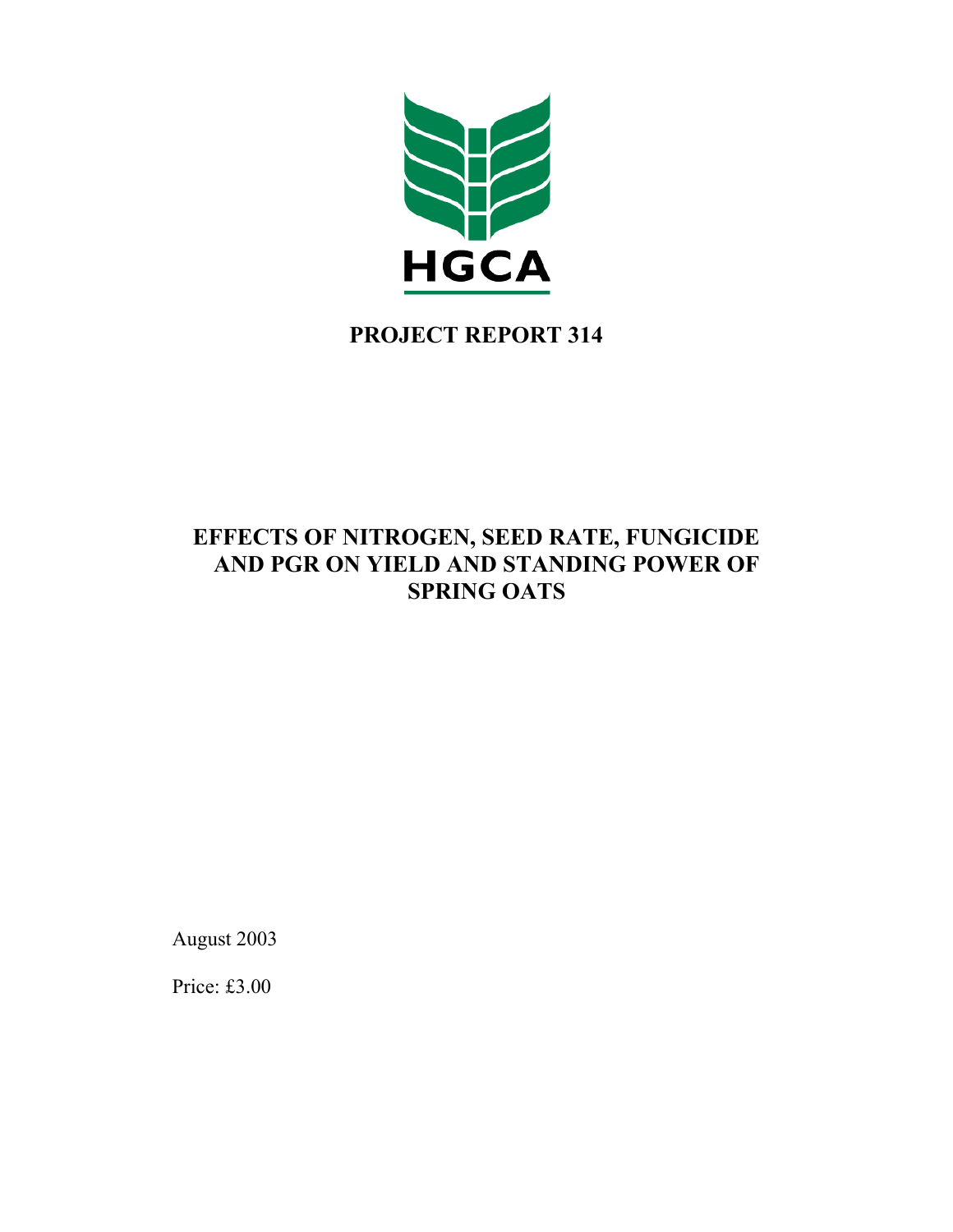## **PROJECT REPORT 314**

# **EFFECTS OF NITROGEN, SEED RATE, FUNGICIDE AND PGR ON YIELD AND STANDING POWER OF SPRING OATS**

by

## A D GILCHRIST AND K JACK

### SAC Scottish Agronomy, Arlary Farm, Milnathort, Kinross, KY13 9SJ

This is the final report of a 9-month project that started in July 2002. The research was funded by a grant of £5,000 from HGCA (Project No 2707)

The Home-Grown Cereals Authority (HGCA) has provided funding for this project but has not conducted the research or written this report. While the authors have worked on the best information available to them, neither HGCA nor the authors shall in any event be liable for any loss, damage or injury howsoever suffered directly or indirectly in relation to the report or the research on which it is based.

Reference herein to trade names and proprietary products without stating that they are protected does not imply that they may be regarded as unprotected and thus free for general use. No endorsement of named products is intended nor is it any criticism implied of other alternative, but unnamed, products.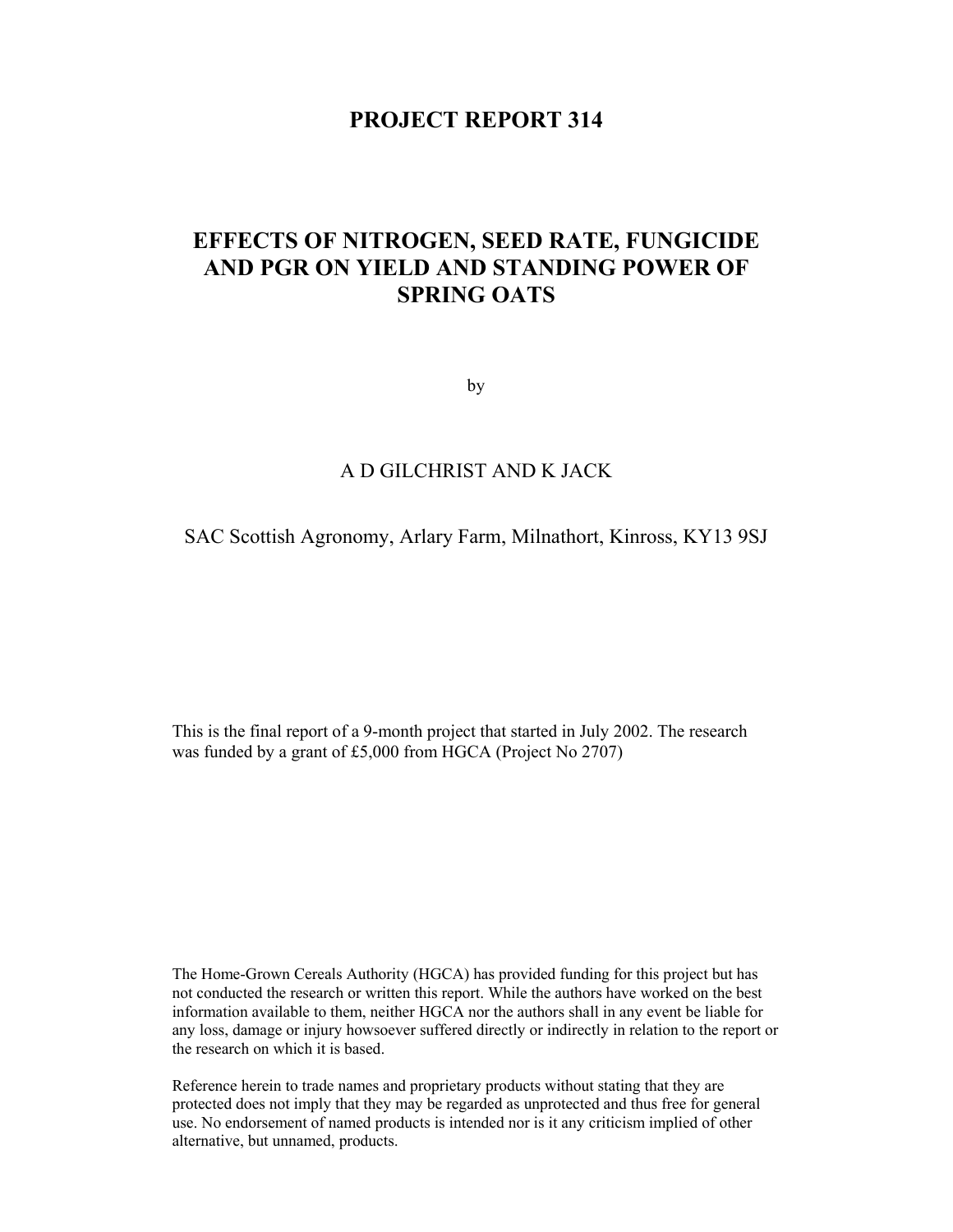# **CONTENTS**

## **ABSTRACT**

| 1. | <b>INTRODUCTION</b>          |   |
|----|------------------------------|---|
| 2. | <b>MATERIALS AND METHODS</b> |   |
| 3. | <b>RESULTS</b>               |   |
| 4. | <b>DISCUSSION</b>            |   |
| 5. | <b>APPENDICES</b>            | 8 |

#### **Page**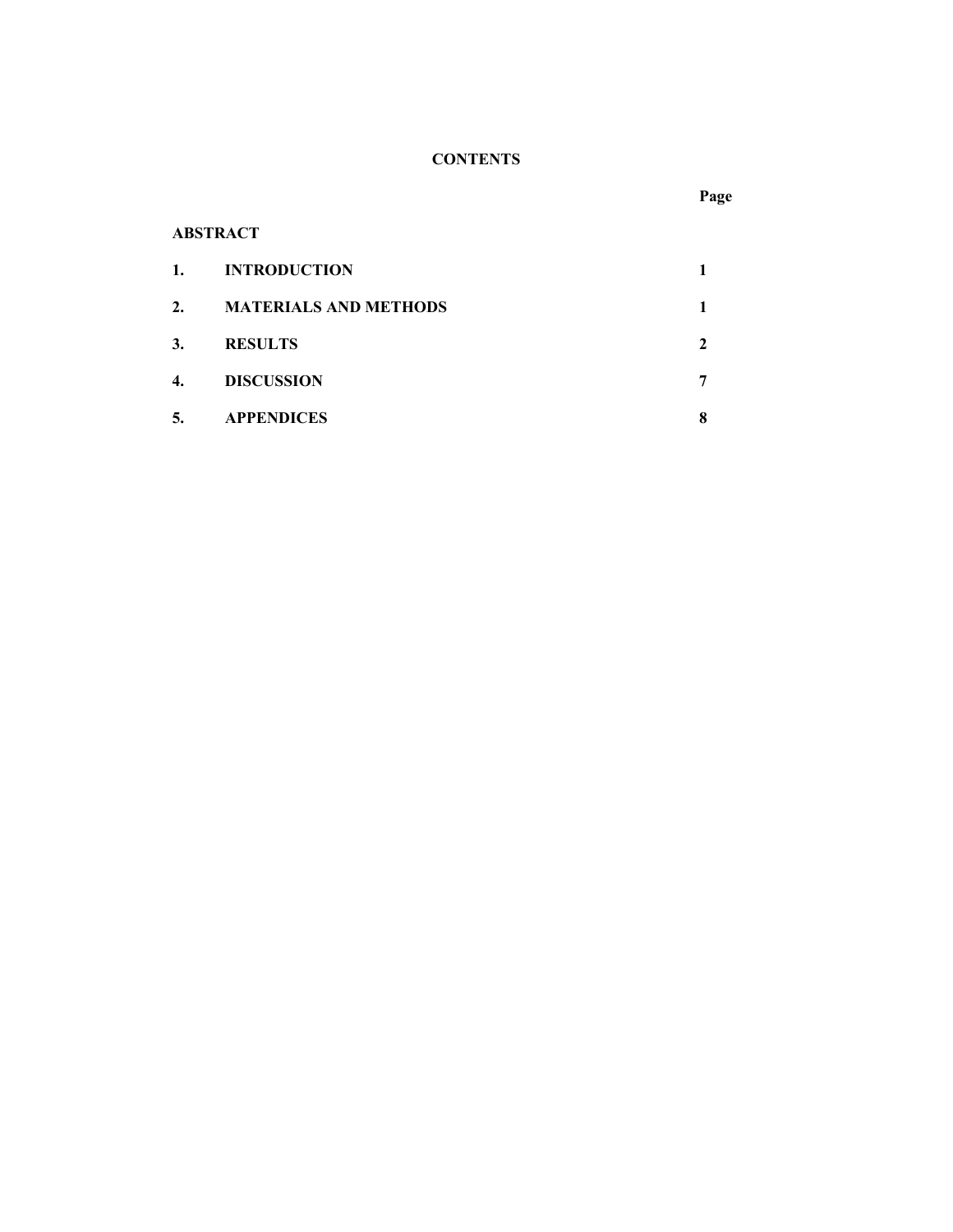#### **ABSTRACT**

The recent development of a market for oats grown without plant growth regulators (PGR) has meant that an urgent reappraisal of agronomy techniques is required to ensure that yield and quality criteria can be consistently attained. Trials on spring oats were established in Fife, Scotland in spring 2002 to examine the effects of manipulating the key agronomic variables of nitrogen, seed rate, fungicide and PGR.

The results were achieved in a low lodging pressure season and conclusions were limited due to the absence of differential lodging data. Nitrogen level had the greatest influence on yield and crop height, with step reductions in applied nitrogen from the current commercial practice resulting in a linear reduction in yields and crop height. Seed rate differences did not have a significant effect on yield or quality. The other variables did not have any significant effects on yield or quality, but there was a trend for PGR treatment to depress yield and reduce specific weights. The use of strobilurin fungicide tended to give yield increases compared to triazole fungicides.

The trial series was continued and expanded for season 2002-03 to include winter oats and includes UK wide sites. This series is wholly industry funded.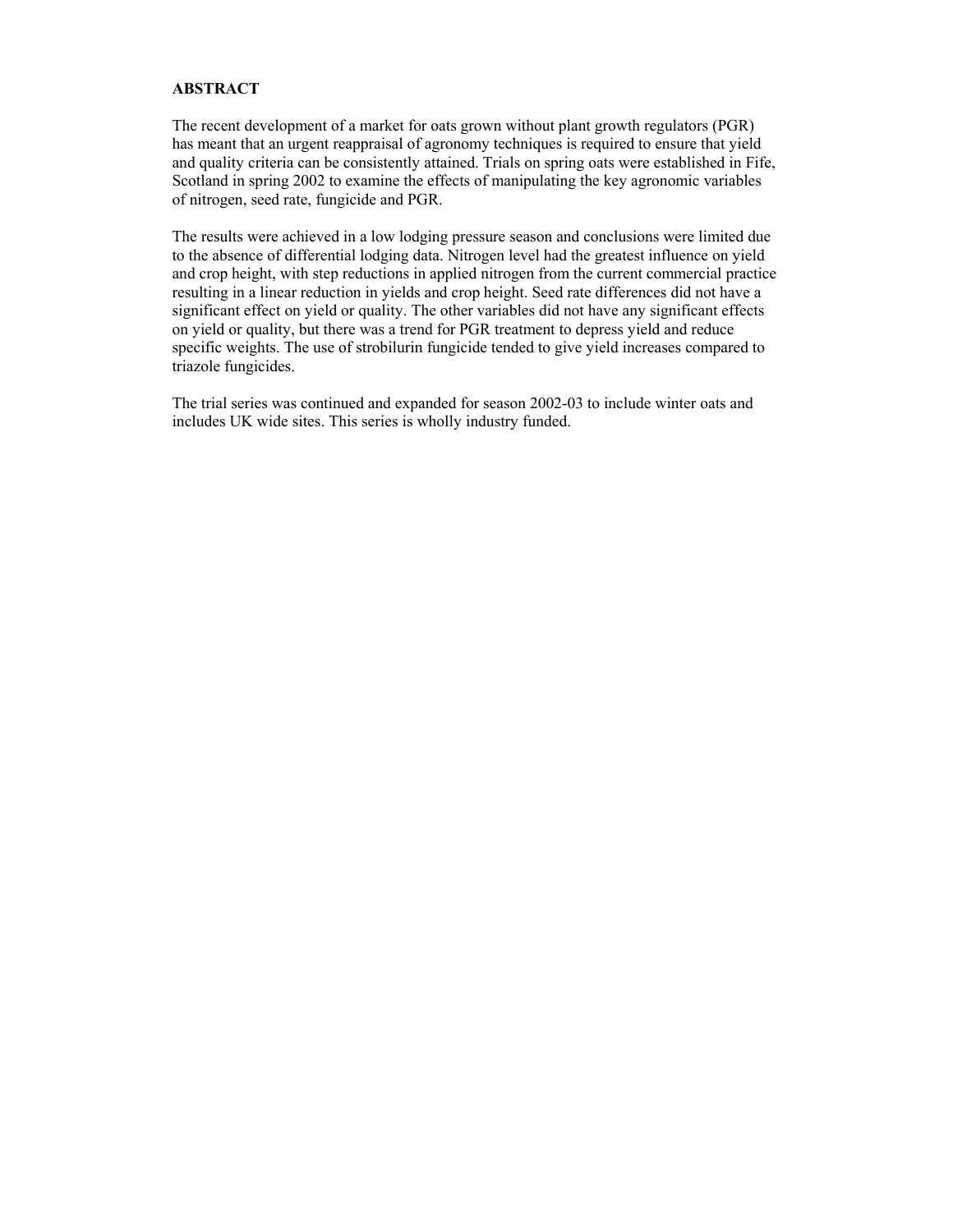#### **1. INTRODUCTION**

Conventional production systems for oats traditionally rely heavily on the use of plant growth regulators (PGR's) – in particular chlormequat - with a very high majority of crops receiving treatment each year. The major effect of these PGR's is to reduce the incidence of lodging, which can have potentially disastrous effects on yield and grain quality.

The recent development of markets for oats grown without the use of PGR's has meant that an urgent reappraisal of agronomy techniques is required to ensure that quality and yield criteria can be economically and consistently attained. This is crucial not only to the grower but also to the processor.

This small-scale trial on spring oats was established to determine the effects of the key agronomic variables; seed rate, nitrogen, and pesticides (fungicides and plant growth regulators), on the standing ability of oats.

#### **Objectives**

- To determine the relative standing power of oats grown under various PGR management options; zero PGR, chlormequat, Moddus, plus a novel PGR formulation.
- To examine the effect of different seed rates on crop density and lodging.
- To examine the influence of reduced nitrogen inputs on standing power.
- Investigation of the role of strobilurin use in nitrogen uptake.

### **2. MATERIALS AND METHODS**

The trial was initiated in April 2002, near Kirkcaldy in Fife. Site details are presented in Appendix 1. Two varieties were chosen for the trial.

Firth – Is the most popular of the current spring varieties. It provides high yield, with short, stiff straw. It has good overall milling characteristics.

Dula - Was the most commonly grown variety in Scotland prior to Firth. Dula is included to provide more reliable differential lodging and quality criteria, as it is tall and rather weak strawed. It also has poorer specific weight and screenings compared to Firth.

The trial comprised two separate elements: -

| Trial 1                | Seed rate / fungicide / nitrogen interaction |                                                                                        |                   |
|------------------------|----------------------------------------------|----------------------------------------------------------------------------------------|-------------------|
| Varieties              | $Firth + Dula$                               |                                                                                        |                   |
| Seed Rates             | $300 + 400$ seeds/m2                         |                                                                                        |                   |
| <b>Fungicide Input</b> |                                              | T1<br>Non-Strobilurin Alto 240 $(0.35)$ l/ha Alto 240 $(0.35)$ l/ha<br>Orka $0.5$ l/ha | <u>T2</u>         |
|                        | Landmark based                               | Landmark $0.5$ l/ha                                                                    | Landmark 0.5 l/ha |
|                        | Opera based                                  | Opera $1.25$ l/ha                                                                      | Opera $1.25$ l/ha |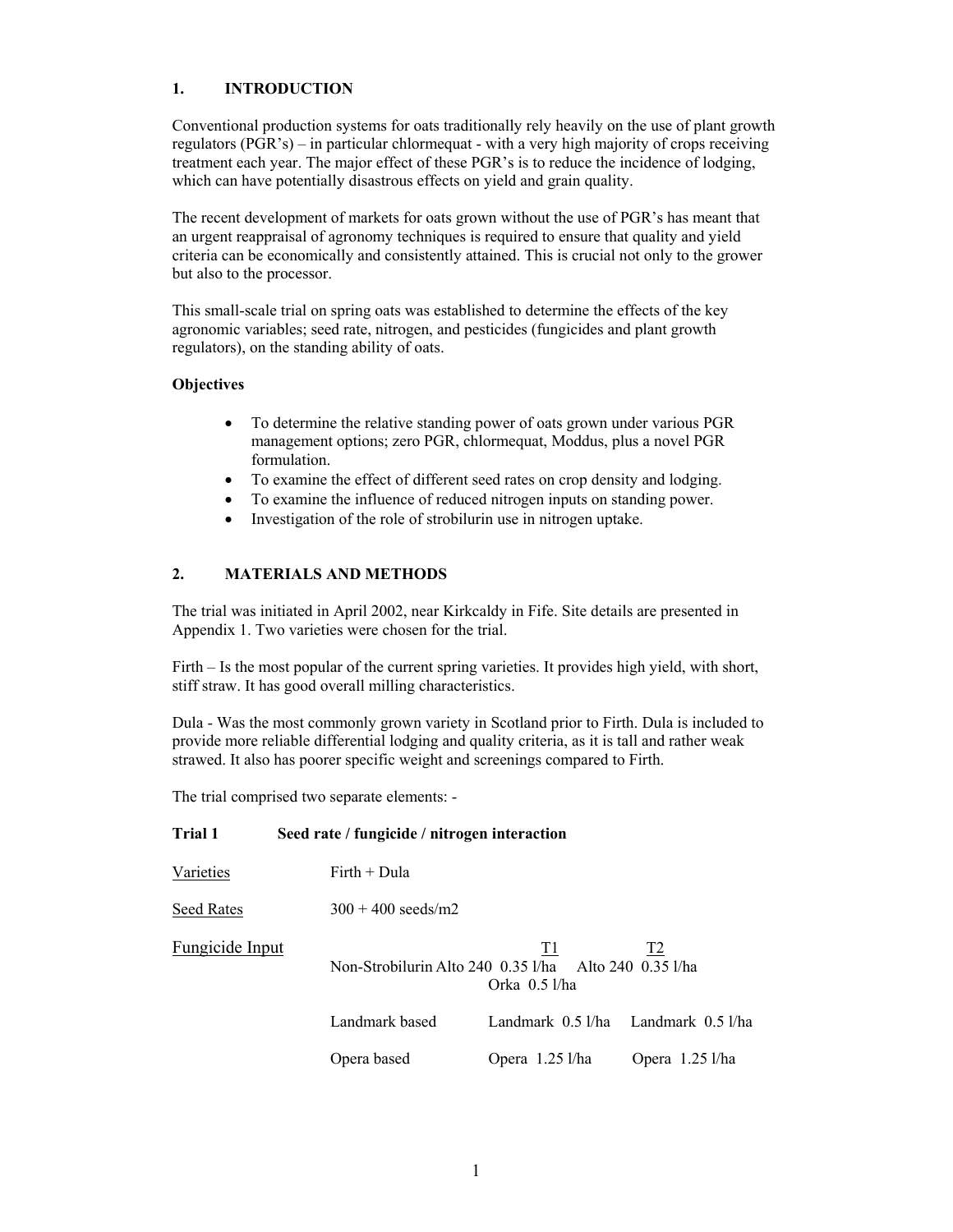| <b>Nitrogen Levels</b> | 3; 100, 80, 60 kg/ha - (Current commercial practice and 20 and 40%)<br>reduction.)                                                                                                                       |  |  |
|------------------------|----------------------------------------------------------------------------------------------------------------------------------------------------------------------------------------------------------|--|--|
| Replicates             | 3; incomplete block design - varieties randomised separately. Total<br>treatment numbers $= 18$ .                                                                                                        |  |  |
| Assessments            | Plant population, panicle count, height, lodging, specific weight,<br>screenings, yield.                                                                                                                 |  |  |
| Trial 2                | <b>PGR</b> / fungicide interaction                                                                                                                                                                       |  |  |
| Varieties              | Firth + Dula                                                                                                                                                                                             |  |  |
| Seed Rate              | $400$ seeds/m2                                                                                                                                                                                           |  |  |
| <b>PGR Input</b>       | No PGR<br>Chlormequat only<br>Moddus $@$ 50% full recommended rate<br>Moddus $(a)$ 25% full recommended rate<br>Experimental treatment $(a)$ 50% full rate<br>Experimental treatment $(a)$ 25% full rate |  |  |
| <b>Fungicide Input</b> | Non-strobilurine treatment applied without PGR and with<br>chlormequat $@$ T1. Landmark treatment applied without PGR<br>and with all other PGR treatments $(a)$ T1 (Appendix 1.)                        |  |  |
| Nitrogen Levels        | 100 kg/ha.                                                                                                                                                                                               |  |  |
| Replicates             | 3; incomplete block design – varieties randomised separately. Total<br>treatment numbers $= 8$ .                                                                                                         |  |  |
| <b>Assessments</b>     | Panicle count, height, lodging, specific weight, screenings, yield.                                                                                                                                      |  |  |

### **3. RESULTS**

#### **Trial 1 Seed rate / fungicide / nitrogen interaction**

The trial results obtained were achieved in the complete absence of lodging in any of the treatments. The input that had the largest effect on yield was nitrogen level (table 1). There was a significant (p<0.001) drop in yield for each 20 kg/ha reduction in applied nitrogen, with a similar trend in both varieties. There was no significant overall difference in yield between the different fungicide regimes, but Firth showed a trend towards higher yields with strobilurin treatments.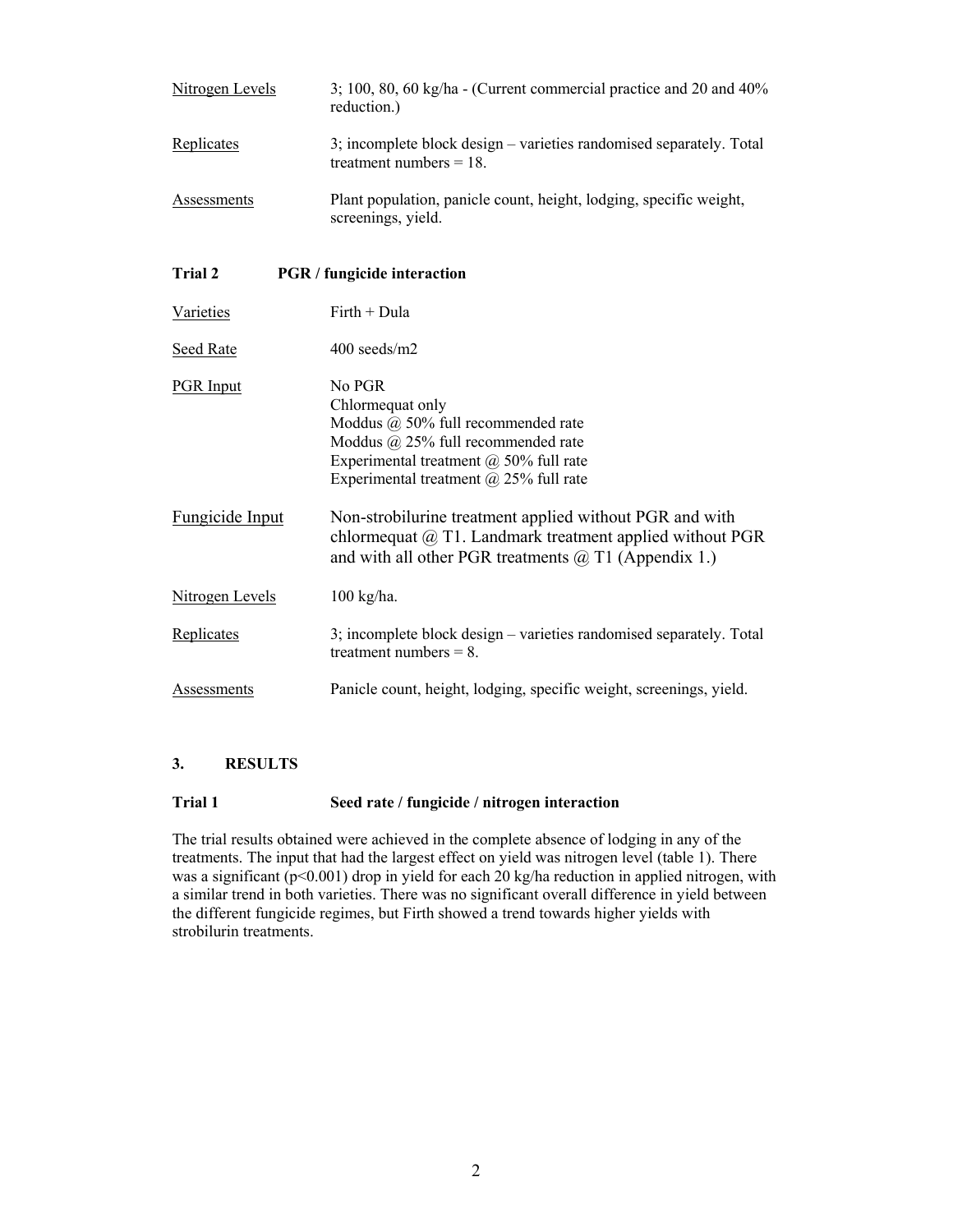Table 1 – Nitrogen input and fungicide effect on yield



There was no significant difference in yield between the two seed rates, and specific weight and screening analysis also showed no significant differences (tables  $2 \& 3$ ). This may be explained by the similarity in plant counts and panicle counts between the two seed rates. Firth produced 260 and 297 plants /m2 from the 300 and 400 seeds/m2 seed rates respectively, and 310 and 320 panicles/m2 respectively. The figures for Dula were 261 and 345 plants/m2 and 336 and 348 panicles/m2. A slightly surprising result was the higher quality of the samples from Dula, which normally produces inferior grain quality compared to Firth.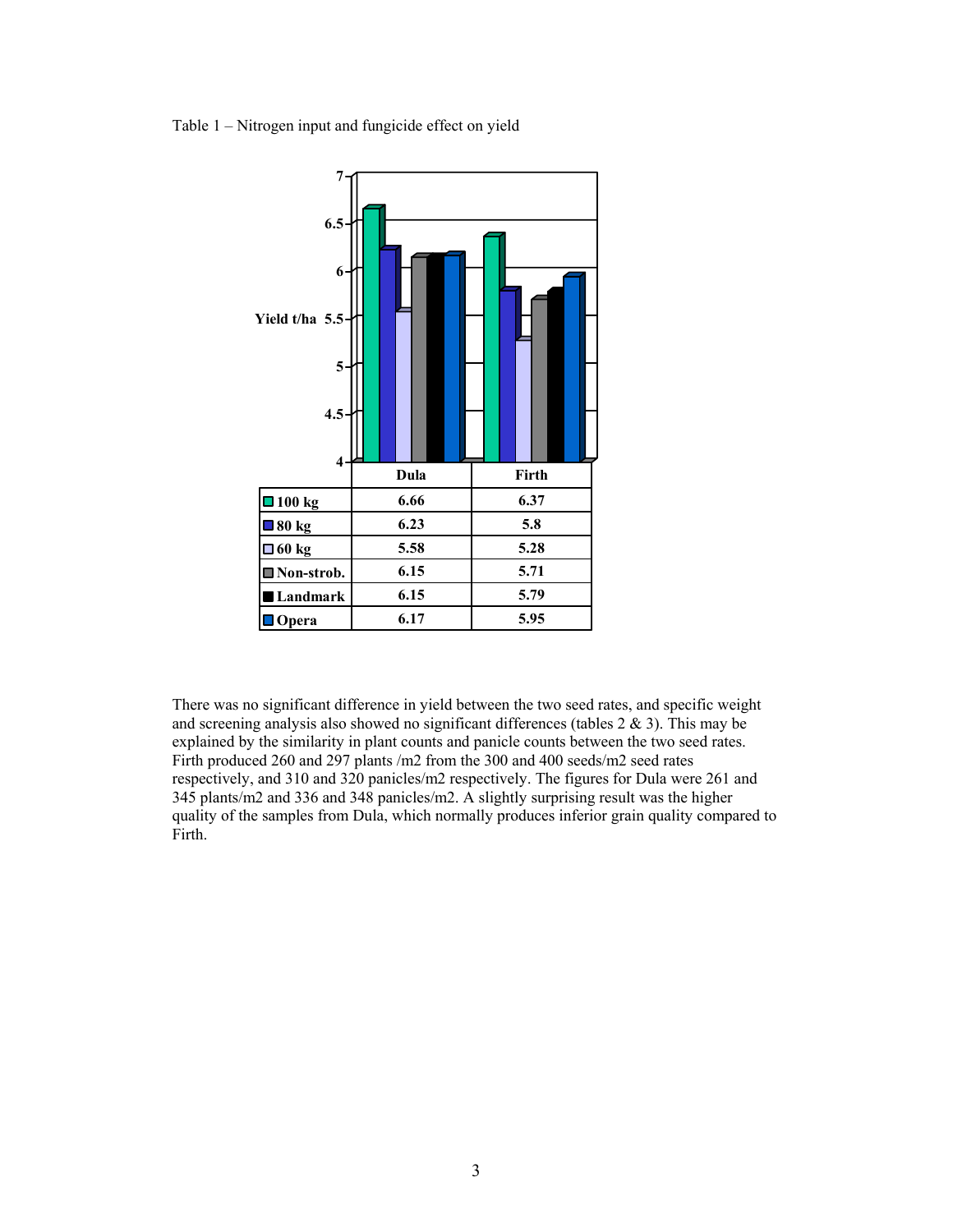Table 2 – Seed rate and specific weight



Table 3 – Seed rate and screenings



The effect of nitrogen level on specific weight and screenings was investigated and the results are shown in table 4  $\&$  5. There was a trend in Dula of increased specific weight with reduced nitrogen level, but this was not repeated with Firth. Both varieties showed a similar trend to reduced screenings with reduced nitrogen level. Neither of these trends was statistically significant.

Table 4 – Nitrogen level and specific weight

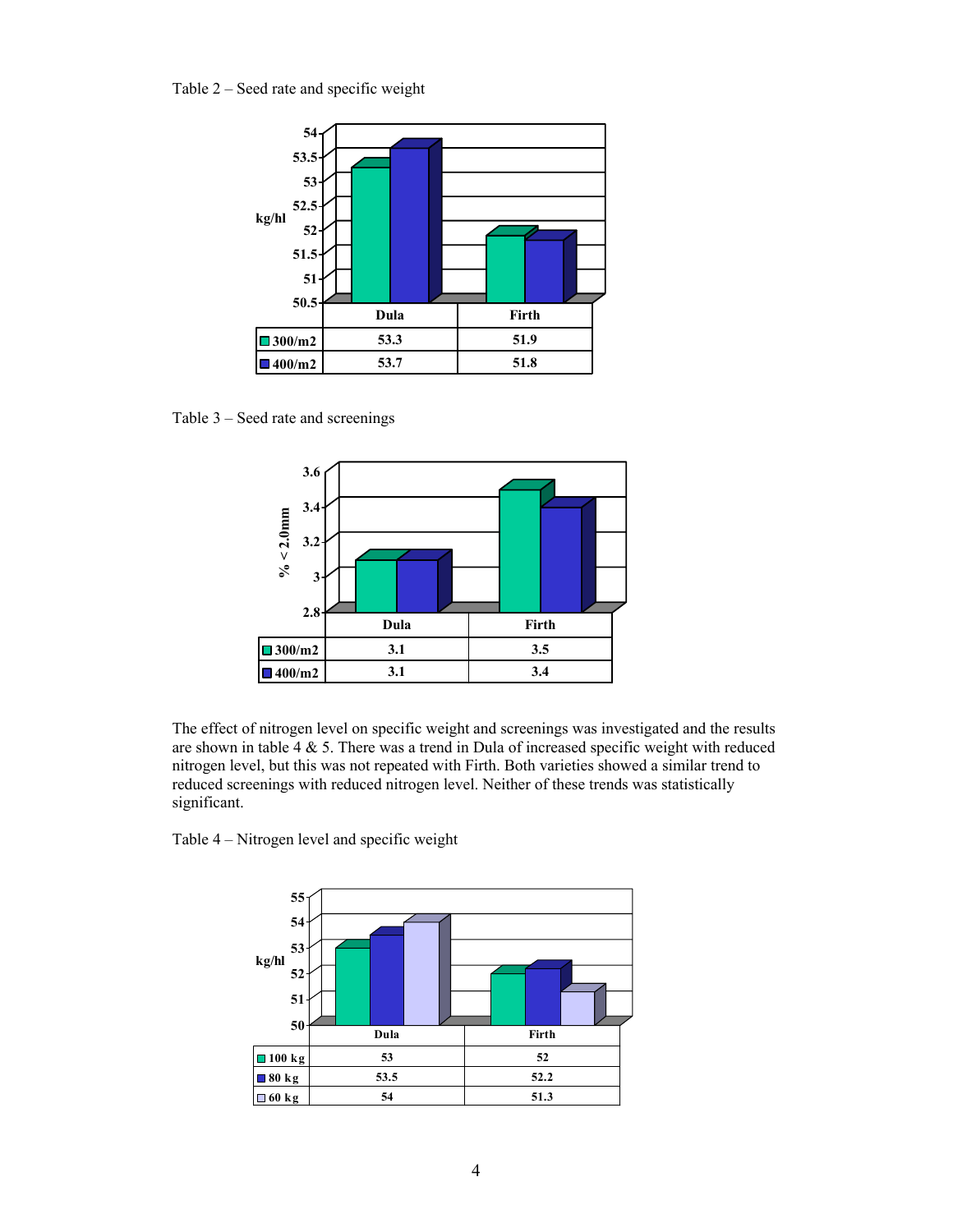Table 5 – Nitrogen level and screenings



Plot height was recorded once the crop had reached its full height in July. The results showed a linear reduction in height for both varieties with decreasing nitrogen input. The height reduction was approximately 10% for a 40kg/ha reduction in nitrogen input. The results in table 6 confirm that Firth is significantly shorter strawed than Dula.

Table 6 – Nitrogen level and crop height



#### **Trial 2 PGR / fungicide interaction**

As with trial 1, trial 2 experienced no lodging. The yield results in table 7 show some yield differences between treatments. There were no significant differences in yield between treatments with Firth. In the Dula block, the Landmark treatment without PGR was significantly higher yielding than the non-strobe treatment without PGR. The Landmark treatment alone was also significantly higher yielding than the Landmark + chlormequat treatment, although this was not the case with the non-strobe treatments. The Moddus and experimental treatments at 50% and 25% rates were all significantly higher yielding than the Landmark + chlormequat treatment.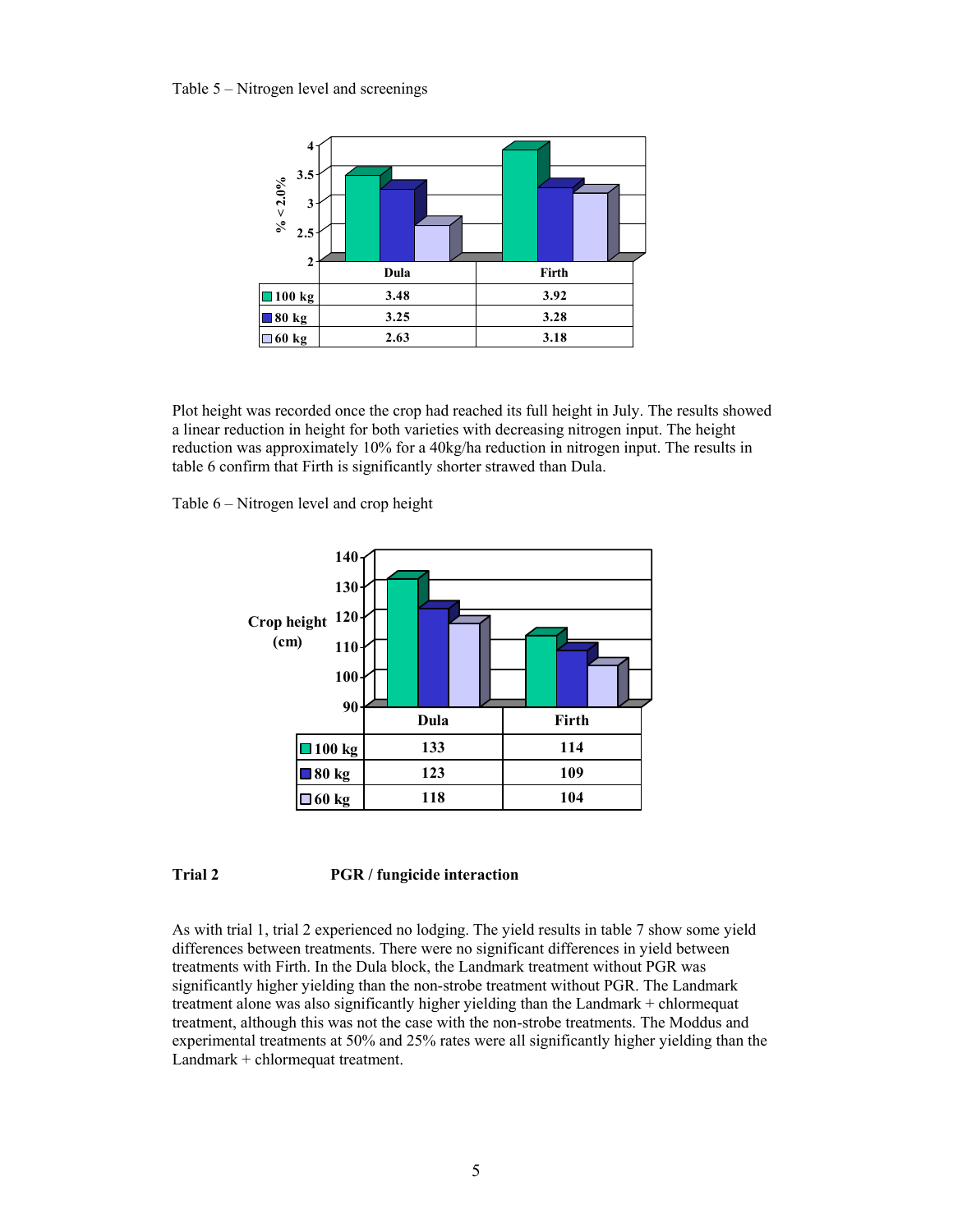Table 7 – PGR treatment and yield



The measurements of crop height in table 8 indicate that both varieties responded in a generally similar manner to the PGR treatments. The greatest height reduction in both varieties was provided by the non-strobe + chlormequat treatment. The other PGR treatments provided only modest reductions in height.

Table 8 – PGR treatment and crop height



The effect of PGR treatment on grain quality was examined by measuring specific weight. The results in table 9 show a trend towards slightly depressed specific weights with PGR application. This was more pronounced with the chlormequat treatments.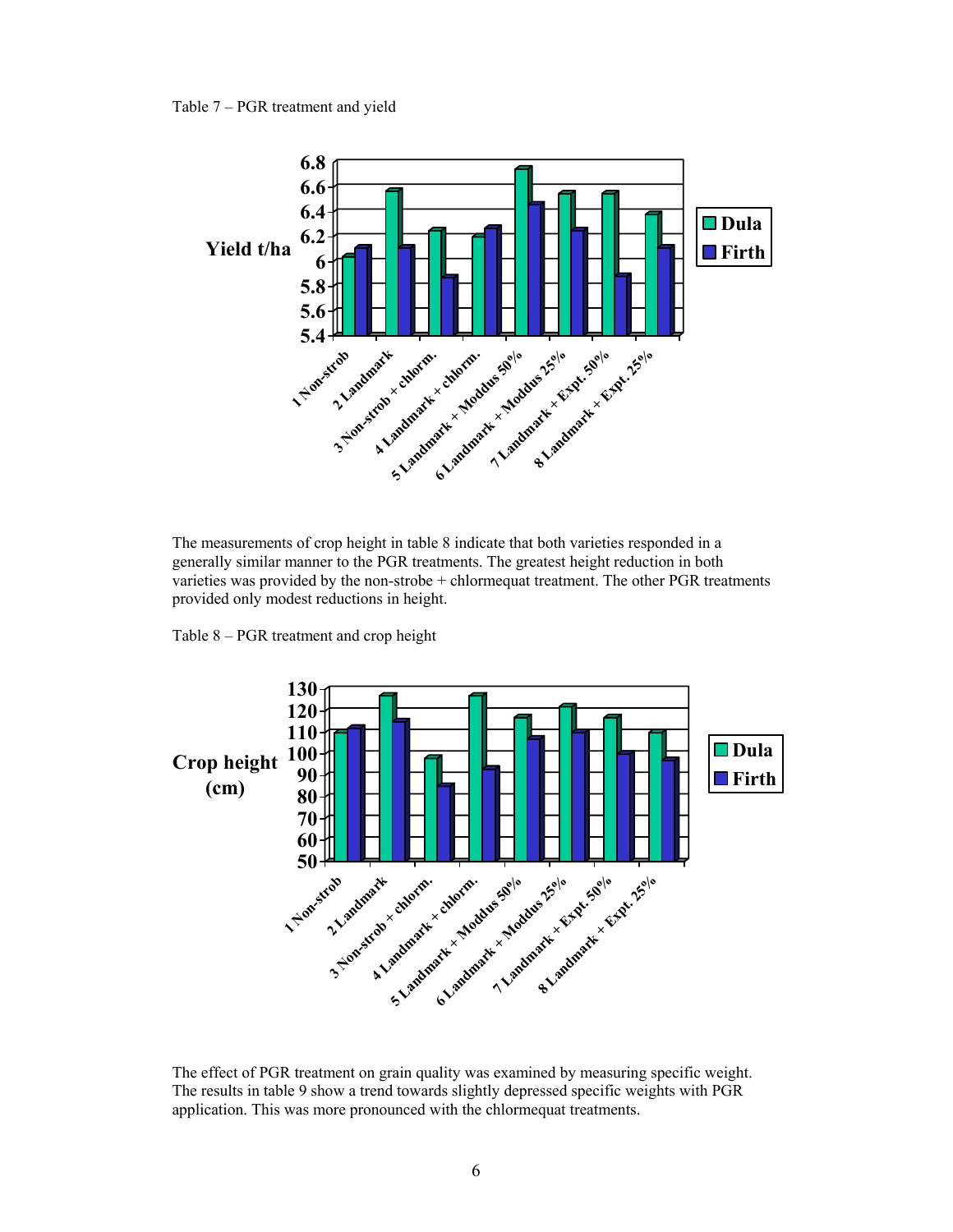Table 9 – PGR treatment and specific weight



#### **4. DISCUSSION**

Conclusions from this one year project are necessarily limited due to the lack of any differential lodging. The dry late spring conditions in Fife, followed by a dull and wet summer did not encourage vigorous, lush growth and yield potential was consequently limited.

The single variable that had the biggest influence in the trial series was nitrogen input. The variation in nitrogen level produced the largest difference to yield in both varieties. There was a linear reduction in yield with the reduction in applied nitrogen from 100 kg/ha to 80 and 60 kg/ha. This reduction in nitrogen level also had an influence in crop height – the lower the nitrogen level, the shorter the crop. The higher nitrogen input also tended to produce an increase in screenings. This can probably be attributed to an increase in smaller grain sites produced through the additional fertility.

The reduced yield potential, combined with low disease pressure resulted in the strobilurine fungicide treatments having less of an impact on yield than anticipated. They still tended to produce a modest yield and quality advantage over the non-strobe treatment.

The influence of seed rate on yield and quality was small. A greater range of seed rates would have been useful to examine the extremes at either end.

In the absence of lodging, it was expected that the application of PGR's would depress both yield and quality – such has been the case in numerous other cereal trials. The results in this case were inconclusive. The Dula strobe treatment was significantly higher yielding than the strobe + chlormequat treatment, but this was not the case with the non-strobe treatment. The Moddus and experimental treatments all seemed to be 'kinder' than the chlormequat treatments and had a significant advantage in yield. There were no significant differences between the Firth treatments. There were no significant differences between treatments in specific weight, although there was a tendency for the chlormequat treatments to produce a lower result. The effect of PGR on crop height was not as pronounced as the nitrogen influence, although there was a trend for PGR treatment to reduce height. The chlormequat treatment combined with the non-strobe fungicide produced the greatest height reduction.

This project has been expanded into a larger industry funded study involving winter and spring varieties and expanded into England. The emphasis on the continuing work is on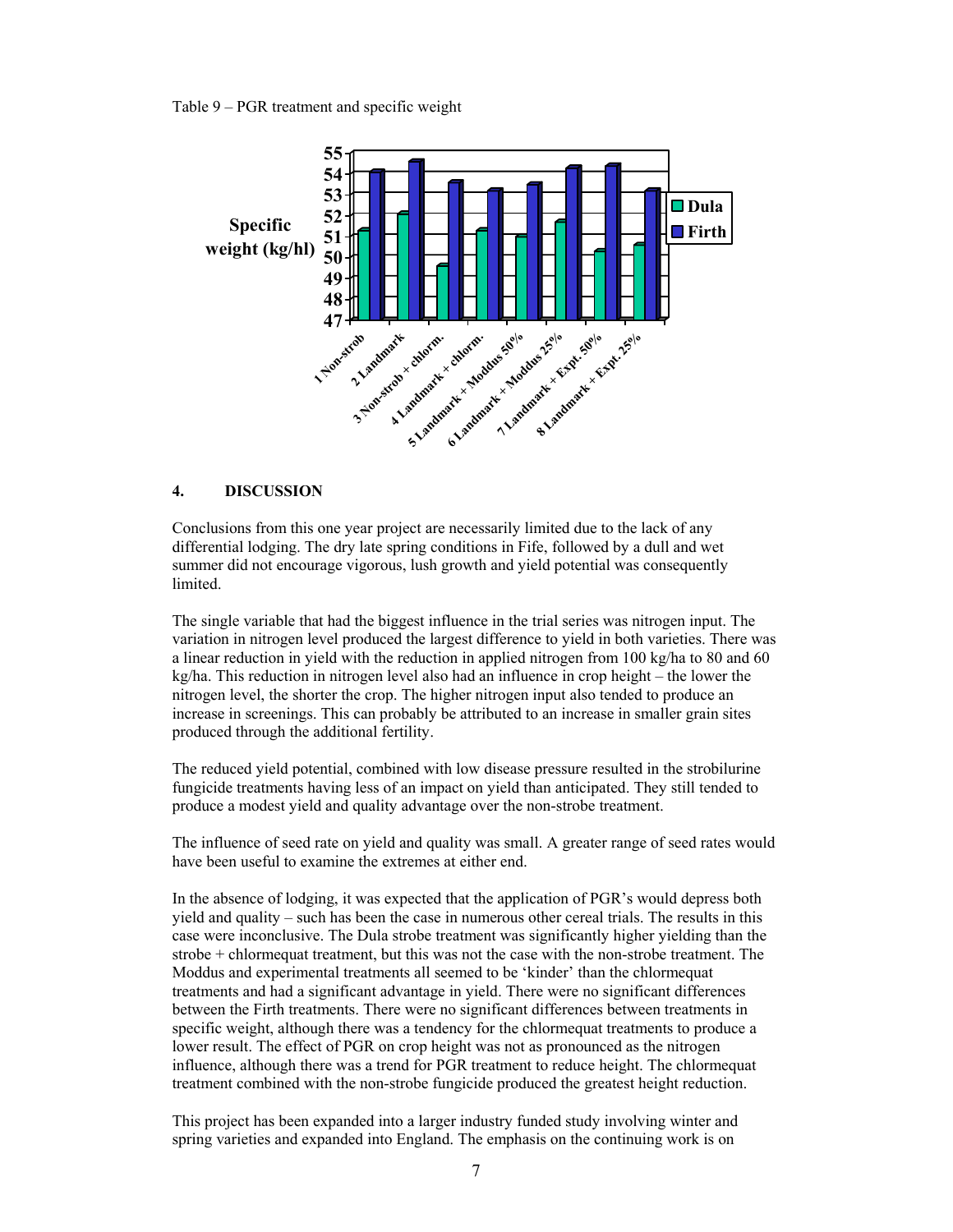nitrogen timing and totals as well as a greater range of seed rates. The expansion of the non-PGR oats market has highlighted the urgency required in producing a reliable agronomy blueprint to ensure that the correct specification for this developing market can be delivered as efficiently as possible.

 $\overline{\phantom{a}}$ 

## **5. APPENDICES**

Appendix 1. Site Details

| Location                         | Kilrie                                    |                                                                  |
|----------------------------------|-------------------------------------------|------------------------------------------------------------------|
|                                  | Kirkcaldy                                 | <u>Fu</u>                                                        |
|                                  | Fife                                      |                                                                  |
| <b>Grid Reference</b>            | NT 237 895                                | Sit                                                              |
| Soil Type                        | <b>CSL</b>                                | Kil                                                              |
| <b>Drilling Date</b>             | 04/04/2002                                | Gr                                                               |
| <b>Seed Rate</b>                 | 400 seeds/ $m^2$                          | 1, 1                                                             |
| <b>Previous Crop</b>             | S Oats                                    | 10<br>$2, \dot{ }$                                               |
| Fertiliser<br><b>Seedbed PKS</b> | 63:63:15 Kg/ha<br>11/04/02                | 10 <sub>0</sub><br>$3, \dot{ }$<br>10 <sub>0</sub><br>4, 1<br>80 |
| <b>Herbicides</b>                | Ally<br>07/05/2002                        | 5.<br>80<br>6. 1                                                 |
|                                  | CMPP / Starane<br>04/06/2002              | 80<br>7,                                                         |
| Insecticides                     | <b>Hallmark Zeon</b><br>30/07/2002        | 60<br>8. 1                                                       |
| <b>Trace Elements</b>            | MnSO <sub>4</sub> 3.0 Kg/ha<br>07/05/2002 | 60<br>9, 1<br>60                                                 |
|                                  | MnSO <sub>4</sub> 3.0 Kg/ha<br>04/06/2002 |                                                                  |
| <b>Desiccated</b>                | Roundup<br>12/09/2002                     |                                                                  |
| <b>Harvested</b>                 | 18/09/2002                                |                                                                  |
| <b>Trial Type</b>                | Randomised Small Plots                    |                                                                  |

| <b>Fungicide Tr.</b> | $400$ s/m <sup>1</sup> | <u>Treatments 1-9 @ 300 s/m<sup>2</sup>, 10-18 @</u> |  |  |
|----------------------|------------------------|------------------------------------------------------|--|--|
| <b>Site</b>          | Timing                 |                                                      |  |  |
| <b>Kilrie</b>        | 04/06/2002             | 24/06/2002                                           |  |  |
| <b>Growth Stage</b>  | GS 31-32               | GS 39-45                                             |  |  |
| 1, 10                | Alto 240 0.35 l        | Alto 240 0.33 l                                      |  |  |
| 100 Kg N             | Orka 0.5 I             |                                                      |  |  |
| 2, 11                | Landmark 0.5 l         | Landmark 0.5 l                                       |  |  |
| 100 Kg N             |                        |                                                      |  |  |
| 3, 12                | Opera 1.25 l           | Opera 1.25 l                                         |  |  |
| 100 Kg N             |                        |                                                      |  |  |
| 4.13                 | Alto 240 0.35 l        | Alto 240 0.33 l                                      |  |  |
| 80 Kg N              | Orka 0.5 I             |                                                      |  |  |
| 5, 14                | Landmark 0.5 I         | Landmark 0.5 l                                       |  |  |
| 80 Kg N              |                        |                                                      |  |  |
| 6, 15                | Opera 1.25 l           | Opera 1.25 l                                         |  |  |
| 80 Kg N              |                        |                                                      |  |  |
| 7, 16                | Alto 240 0.35 l        | Alto 240 0.33 l                                      |  |  |
| 60 Kg N              | Orka 0.5 I             |                                                      |  |  |
| 8, 17                | Landmark 0.5 l         | Landmark 0.5 I                                       |  |  |
| 60 Kg N              |                        |                                                      |  |  |
| 9, 18                | Opera 1.25 l           | Opera 1.25 l                                         |  |  |
| 60 Kg N              |                        |                                                      |  |  |